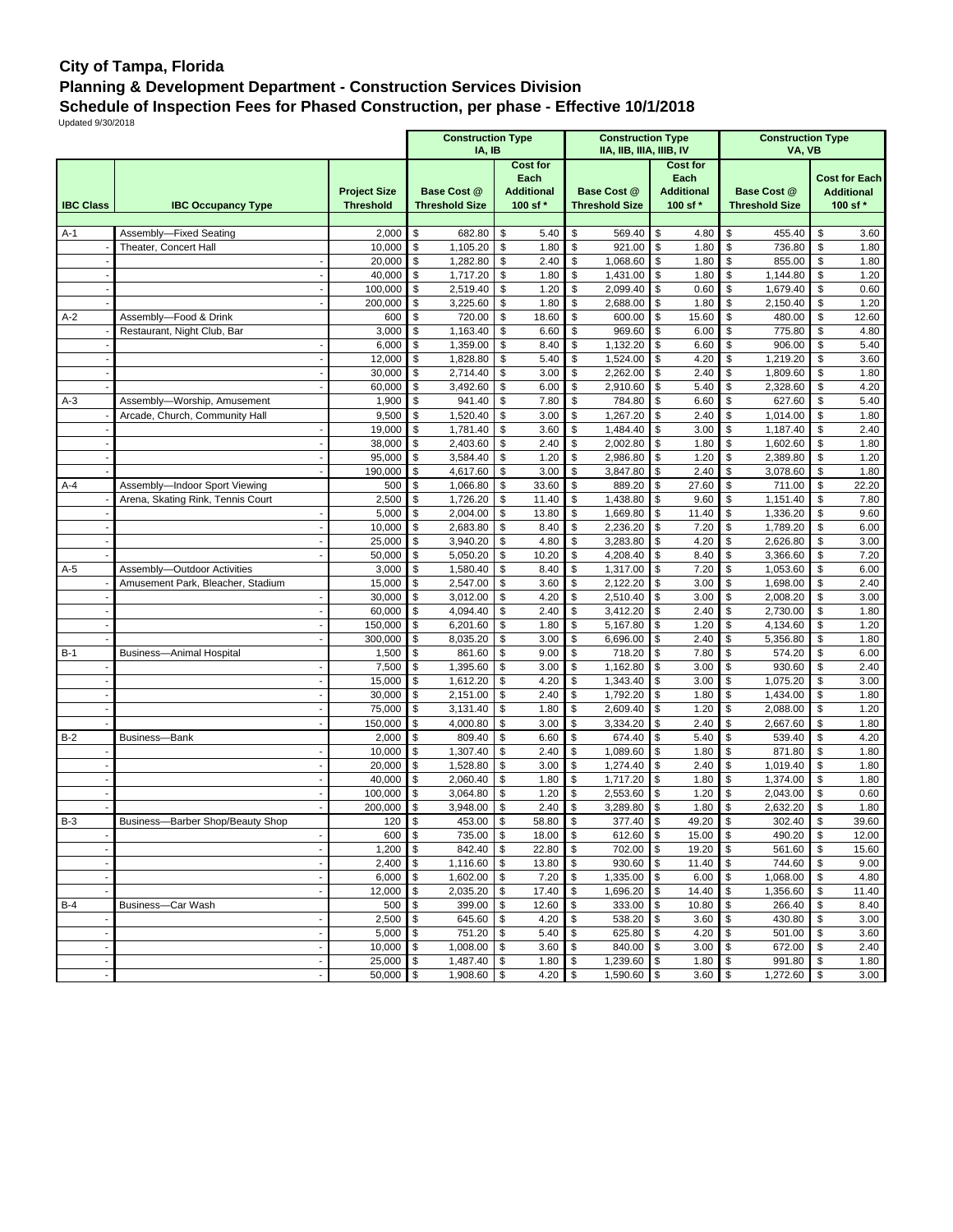| B-5    | Business-Clinic, Outpatient         | 500              | \$       | 597.00               | \$       | 18.60        | \$       | 497.40               | \$       | 15.60        | \$<br>398.40             | \$       | 12.60        |
|--------|-------------------------------------|------------------|----------|----------------------|----------|--------------|----------|----------------------|----------|--------------|--------------------------|----------|--------------|
|        |                                     | 2,500            | \$       | 964.80               | \$       | 6.60         | \$       | 804.00               | \$       | 6.00         | \$<br>643.20             | \$       | 4.80         |
|        |                                     | 5,000            | \$       | 1,127.40             | \$       | 8.40         | \$       | 939.60               | \$       | 6.60         | \$<br>751.80             | \$       | 5.40         |
|        |                                     | 10,000           | \$       | 1,518.00             | \$       | 5.40         | \$       | 1,265.40             | \$       | 4.20         | \$<br>1,012.20           | \$       | 3.60         |
|        |                                     | 25,000           | \$       | 2,254.80             | \$       | 3.00         | \$       | 1,879.20             | \$       | 2.40         | \$<br>1,503.00           | \$       | 1.80         |
|        |                                     | 50,000           | \$       | 2,901.60             | \$       | 6.00         | \$       | 2,418.00             | \$       | 5.40         | \$<br>1,934.40           | \$       | 4.20         |
| $B-6$  | <b>Business-Dry Cleaning</b>        | 150              | \$       | 501.60               | \$       | 52.20        | \$       | 418.20               | \$       | 43.80        | \$<br>334.20             | \$       | 34.80        |
|        |                                     | 750              | \$       | 813.00               | \$       | 16.20        | \$       | 678.00               | \$       | 13.80        | \$<br>542.40             | \$       | 11.40        |
|        |                                     | 1,500            | \$       | 934.20               | \$       | 21.00        | \$       | 778.80               | \$       | 17.40        | \$<br>623.40             | \$       | 13.80        |
|        |                                     | 3,000            | \$       | 1,240.80             | \$       | 12.60        | \$       | 1,033.80             | \$       | 10.20        | \$<br>827.40             | \$       | 8.40         |
|        |                                     | 7,500            | \$       | 1,789.20             | \$       | 6.60         | \$       | 1,491.00             | \$       | 6.00         | \$<br>1,192.80           | \$       | 4.80         |
|        |                                     | 15,000           | \$       | 2,277.60             | \$       | 15.60        | \$       | 1,897.80             | \$       | 12.60        | \$<br>1,518.60           | \$       | 10.20        |
| $B-7$  | Business-Laboratory                 | 250              | \$       | 503.40               | \$       | 31.80        | \$       | 419.40               | \$       | 26.40        | \$<br>335.40             | \$       | 21.00        |
|        |                                     | 1,250            | \$       | 816.60               | \$       | 9.60         | \$       | 680.40               | \$       | 8.40         | \$<br>544.20             | \$       | 6.60         |
|        |                                     | 2,500            | \$       | 933.60               | \$       | 12.60        | \$       | 778.20               | \$       | 10.20        | \$<br>622.20             | \$       | 8.40         |
|        |                                     | 5,000            | \$       | 1,234.20             | \$       | 7.20         | \$       | 1,028.40             | \$       | 6.00         | \$<br>823.20             | \$       | 4.80         |
|        |                                     | 12,500           | \$       | 1,763.40             | \$       | 4.20         | \$       | 1,470.00             | \$       | 3.60         | \$<br>1,176.00           | \$       | 3.00         |
|        |                                     | 25,000           | \$       | 2,236.80             | \$       | 9.00         | \$       | 1,864.20             | \$       | 7.80         | \$<br>1,491.60           | \$       | 6.00         |
| $B-8$  | Business-Motor Vehicle Showroom     | 800              | \$       | 922.80               | \$       | 18.00        | \$       | 769.20               | \$       | 15.00        | \$<br>615.00             | \$       | 12.00        |
|        |                                     | 4,000            | \$       | 1,485.00             | \$       | 7.20         | \$       | 1,237.80             | \$       | 6.00         | \$<br>990.60             | \$       | 4.80         |
|        |                                     | 8,000            | \$       | 1,766.40             | \$       | 8.40         | \$       | 1,472.40             | \$       | 7.20         | \$<br>1,177.80           | \$       | 6.00         |
|        |                                     | 16,000           | \$       | 2,412.00             | \$       | 5.40         | \$       | 2,010.00             | \$       | 4.80         | \$<br>1,608.00           | \$       | 3.60         |
|        |                                     | 40,000           | \$       | 3,685.80             | \$       | 3.00         | \$       | 3,071.40             | \$       | 2.40         | \$<br>2,457.60           | \$       | 1.80         |
|        |                                     | 80,000           | \$       | 4,791.60             | \$       | 6.00         | \$       | 3,993.00             | \$       | 5.40         | \$<br>3,194.40           | \$       | 4.20         |
| $B-9$  | <b>Business-Professional Office</b> | 1,000            | \$       | 760.80               | \$       | 12.00        | \$       | 634.20               | \$       | 10.20        | \$<br>507.60             | \$       | 8.40         |
|        |                                     | 5,000            | \$       | 1,229.40             | \$       | 4.20         | \$       | 1,024.80             | \$       | 3.60         | \$<br>819.60             | \$       | 3.00         |
|        |                                     | 10,000           | \$       | 1,435.20             | \$       | 5.40         | \$       | 1,195.80             | \$       | 4.20         | \$<br>957.00             | \$       | 3.60         |
|        |                                     | 20,000           | \$       | 1,929.60             | \$       | 3.60         | \$       | 1,608.00             | \$       | 3.00         | \$<br>1,286.40           | \$       | 2.40         |
|        |                                     | 50,000           | \$       | 2,860.20             | \$       | 1.80         | \$       | 2,383.20             | \$       | 1.80         | \$<br>1,906.80           | \$       | 1.20         |
|        |                                     | 100,000          | \$       | 3,678.60             | \$       | 4.20         | \$       | 3,066.00             | \$       | 3.00         | \$<br>2,452.80           | \$       | 3.00         |
| $B-10$ | <b>Business-High Rise Office</b>    | 2,000            | \$       | 654.60               | \$<br>\$ | 12.60        | \$       | 622.20               | \$       | 10.20        | \$<br>438.60<br>1,739.40 | \$       | 8.40         |
|        |                                     | 10,000<br>50,000 | \$<br>\$ | 2,608.80<br>4,374.00 | \$       | 4.80<br>1.20 | \$<br>\$ | 2,173.80<br>3,645.00 | \$<br>\$ | 4.20<br>1.20 | \$<br>\$<br>2,916.00     | \$<br>\$ | 3.00<br>0.60 |
|        |                                     | 100,000          | \$       | 4,803.60             | \$       | 3.00         | \$       | 4,003.20             | \$       | 2.40         | \$<br>3,202.80           | \$       | 1.80         |
|        |                                     | 200,000          | \$       | 7,251.00             | \$       | 1.20         | \$       | 6,042.60             | \$       | 1.20         | \$<br>4,834.20           | \$       | 0.60         |
|        |                                     | 500,000          | \$       | 9,508.20             | \$       | 0.60         | \$       | 7,923.60             | \$       | 0.60         | \$<br>6,339.00           | \$       | 0.60         |
| $E-1$  | Educational-Group Occupancy         | 1,000            | \$       | 1,089.00             | \$       | 16.80        | \$       | 907.20               | \$       | 14.40        | \$<br>726.00             | \$       | 11.40        |
|        | 6+ persons, up to the 12th Grade    | 5,000            | \$       | 1,755.60             | \$       | 6.60         | \$       | 1,462.80             | \$       | 5.40         | \$<br>1,170.60           | \$       | 4.20         |
|        |                                     | 10,000           | \$       | 2,072.40             | \$       | 7.80         | \$       | 1,727.40             | \$       | 6.60         | \$<br>1,381.80           | \$       | 5.40         |
|        |                                     | 20,000           | \$       | 2,812.80             | \$       | 4.80         | \$       | 2,344.20             | \$       | 4.20         | \$<br>1,875.00           | \$       | 3.60         |
|        |                                     | 50,000           | \$       | 4,249.20             | \$       | 3.00         | \$       | 3,541.20             | \$       | 2.40         | \$<br>2,833.20           | \$       | 1.80         |
|        |                                     | 100,000          | \$       | 5,501.40             | \$       | 6.00         | \$       | 4,584.60             | \$       | 4.80         | \$<br>3,667.80           | \$       | 4.20         |
| $E-2$  | Educational-Day Care                | 200              | \$       | 508.20               | \$       | 39.60        | \$       | 423.60               | \$       | 33.00        | \$<br>338.40             | \$       | 27.00        |
|        | 5+ children, older than 2 1/2 yrs   | 1,000            | \$       | 824.40               | \$       | 12.00        | \$       | 687.00               | \$       | 10.20        | \$<br>549.60             | \$       | 8.40         |
|        |                                     | 2,000            | \$       | 943.20               | \$       | 15.60        | \$       | 786.00               | \$       | 12.60        | \$<br>628.80             | \$       | 10.20        |
|        |                                     | 4,000            | \$       | 1,247.40             | \$       | 9.00         | \$       | 1,039.80             | \$       | 7.80         | \$<br>832.20             | \$       | 6.00         |
|        |                                     | 10,000           | \$       | 1,785.00             | \$       | 4.80         | \$       | 1,487.40             | \$       | 4.20         | \$<br>1,189.80           | \$       | 3.60         |
|        |                                     | 20,000           | \$       | 2,265.00             | \$       | 11.40        | \$       | 1,887.60             | \$       | 9.60         | \$<br>1,510.20           | \$       | 7.80         |
| $F-1$  | Factory Industrial-Moderate Hazard  | 2,000            | \$       | 768.00               | \$       | 5.40         | \$       | 640.20               | \$       | 4.20         | \$<br>511.80             | \$       | 3.60         |
|        |                                     | 10,000           | l \$     | 1,175.40             | \$       | 1.80         | \$       | 979.20               | \$       | 1.80         | \$<br>783.60             | \$       | 1.80         |
|        |                                     | 20,000           | \$       | 1,347.60             | \$       | 3.00         | \$       | 1,123.20             | \$       | 3.00         | \$<br>898.20             | \$       | 2.40         |
|        |                                     | 40,000           | \$       | 1,911.00             | \$       | 1.20         | \$       | 1,592.40             | \$       | 1.20         | \$<br>1,274.40           | \$       | 0.60         |
|        |                                     | 100,000          | \$       | 2,463.00             | \$       | 0.60         | \$       | 2,052.60             | \$       | 0.60         | \$<br>1,642.20           | \$       | 0.60         |
|        |                                     | 200,000          | \$       | 2,857.20             | \$       | 1.80         | \$       | 2,380.80             | \$       | 1.80         | \$<br>1,905.00           | \$       | 1.20         |
| $F-2$  | Factory Industrial-Low Hazard       | 1,500            | \$       | 949.80               | \$       | 10.20        | \$       | 792.00               | \$       | 8.40         | \$<br>633.60             | \$       | 6.60         |
|        |                                     | 7,500            | \$       | 1,536.60             | \$       | 3.60         | \$       | 1,281.00             | \$       | 3.00         | \$<br>1,024.80           | \$       | 2.40         |
|        |                                     | 15,000           | \$       | 1,784.40             | \$       | 4.20         | \$       | 1,487.40             | \$       | 3.60         | \$<br>1,189.80           | \$       | 3.00         |
|        |                                     | 30,000           | \$       | 2,391.00             | \$       | 3.00         | \$       | 1,992.00             | \$       | 2.40         | \$<br>1,594.20           | \$       | 1.80         |
|        |                                     | 75,000           | \$       | 3,511.80             | \$       | 1.80         | \$       | 2,926.80             | \$       | 1.20         | \$<br>2,341.20           | \$       | 1.20         |
|        |                                     | 150,000          | \$       | 4,501.20             | \$       | 3.00         | \$       | 3,751.20             | \$       | 3.00         | \$<br>3,000.60           | \$       | 2.40         |
| $H-1$  | High Hazard Group H-1               | 2,000            | \$       | 785.40               | \$       | 4.80         | \$       | 652.20               | \$       | 4.20         | \$<br>526.20             | \$       | 3.60         |
|        | Pose a detonation hazard            | 10,000           | \$       | 1,097.40             | \$       | 1.80         | \$       | 915.00               | \$       | 1.80         | \$<br>732.00             | \$       | 1.80         |
|        |                                     | 50,000           | \$       | 1,768.80             | \$       | 1.20         | \$       | 1,474.20             | \$       | 0.60         | \$<br>1,179.00           | \$       | 0.60         |
|        |                                     | 100,000          | \$       | 2,094.60             | \$       | 1.20         | \$       | 1,745.40             | \$       | $1.20$ \$    | 1,396.20                 | \$       | 0.60         |
|        |                                     | 200,000          | \$       | 2,850.00             | \$       | 0.60         | \$       | 2,375.40             | \$       | 0.60         | \$<br>1,900.20           | \$       | 0.60         |
|        |                                     | 500,000          | \$       | 4,321.80             | \$       | 0.60         | \$       | 3,601.80             | \$       | 0.60         | \$<br>2,881.80           | \$       | 0.60         |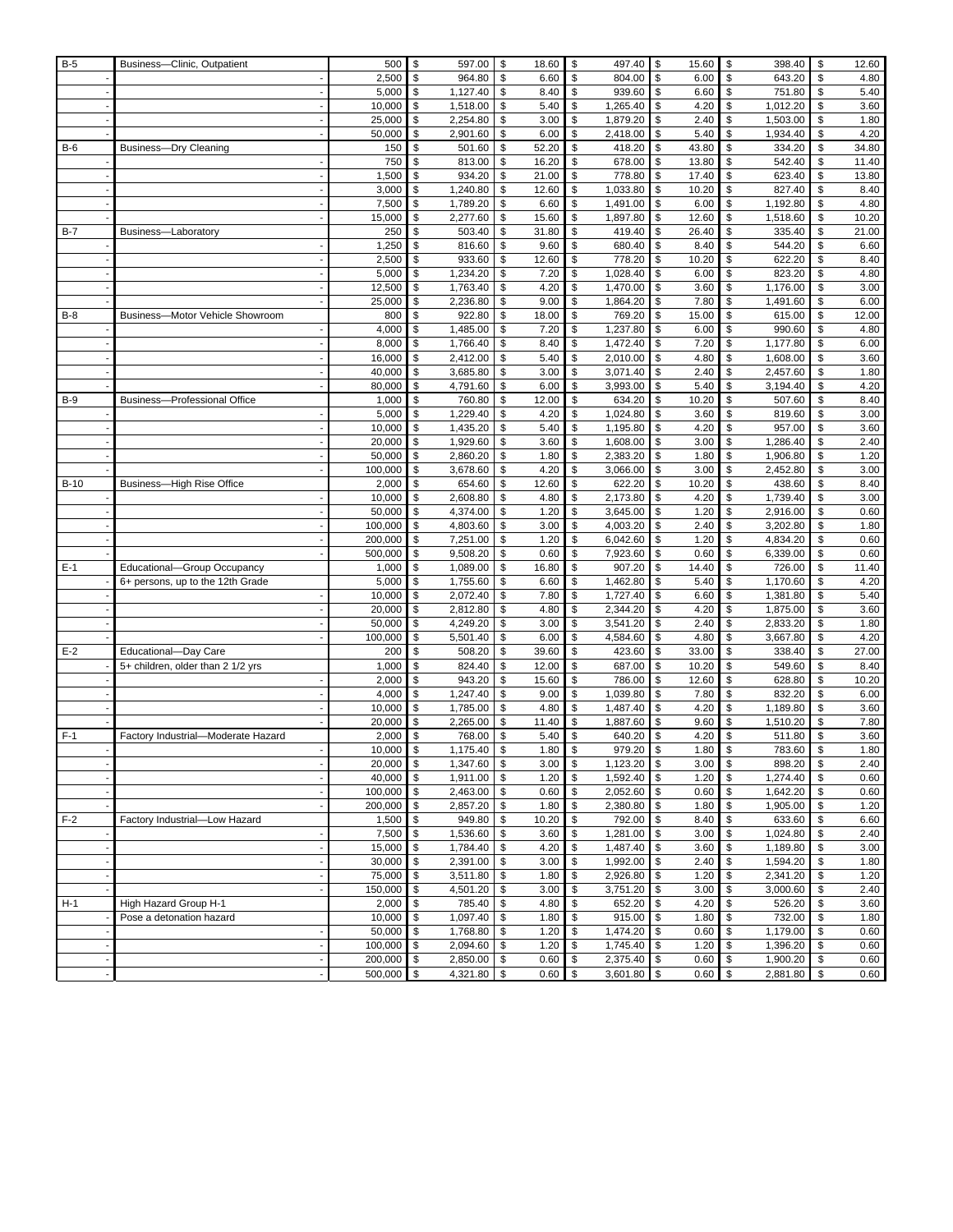| $H-2$ | High Hazard Group H-2                    | 1,000   | \$<br>739.20    | \$<br>11.40 | \$<br>615.60    | \$<br>10.20     | \$<br>492.60    | \$<br>7.80  |
|-------|------------------------------------------|---------|-----------------|-------------|-----------------|-----------------|-----------------|-------------|
|       | Pose a deflagration hazard               | 5,000   | \$<br>1,196.40  | \$<br>4.20  | \$<br>997.20    | \$<br>3.60      | \$<br>797.40    | \$<br>3.00  |
|       |                                          | 10,000  | \$<br>1,384.80  | \$<br>4.80  | \$<br>1,153.80  | \$<br>4.20      | \$<br>923.40    | \$<br>3.60  |
|       |                                          | 20,000  | \$<br>1,849.80  | \$<br>3.00  | \$<br>1,542.00  | \$<br>3.00      | \$<br>1,233.60  | \$<br>2.40  |
|       |                                          | 50,000  | \$<br>2,703.00  | \$<br>1.80  | \$<br>2,252.40  | \$<br>1.80      | \$<br>1,802.40  | \$<br>1.20  |
|       |                                          | 100,000 | \$<br>3,459.00  | \$<br>3.60  | \$<br>2,882.40  | \$<br>3.00      | \$<br>2,305.80  | \$<br>2.40  |
| $H-3$ | High Hazard Group H-3                    | 2,000   | \$<br>1,052.40  | \$<br>8.40  | \$<br>876.60    | \$<br>7.20      | \$<br>701.40    | \$<br>6.00  |
|       | Readily support combustion               | 10,000  | \$<br>1,702.20  | \$<br>3.00  | \$<br>1,418.40  | \$<br>2.40      | \$<br>1,134.60  | \$<br>1.80  |
|       |                                          | 20,000  | \$<br>1,977.60  | \$<br>3.60  | \$<br>1,648.20  | \$<br>3.00      | \$<br>1,318.80  | \$<br>2.40  |
|       |                                          | 40,000  | \$<br>2,649.60  | \$<br>2.40  | \$<br>2,208.00  | \$<br>1.80      | \$<br>1,766.40  | \$<br>1.80  |
|       |                                          | 100,000 | \$<br>3,897.60  | \$<br>1.20  | \$<br>3,247.80  | \$<br>1.20      | \$<br>2,598.60  | \$<br>1.20  |
|       |                                          | 200,000 | \$<br>5,001.00  | \$<br>3.00  | \$<br>4,167.60  | \$<br>2.40      | \$<br>3,334.20  | \$<br>1.80  |
| $H-4$ | High Hazard Group H-4                    | 1,500   | \$<br>819.00    | \$<br>8.40  | \$<br>682.20    | \$<br>7.20      | \$<br>546.00    | \$<br>6.00  |
|       | Pose health hazards                      | 7,500   | \$<br>1,324.20  | \$<br>3.00  | \$<br>1,103.40  | \$<br>3.00      | \$<br>883.20    | \$<br>2.40  |
|       |                                          | 15,000  | \$<br>1.540.80  | \$<br>3.60  | \$<br>1,284.00  | \$<br>3.00      | \$<br>1,027.20  | \$<br>2.40  |
|       |                                          | 30,000  | \$<br>2,067.60  | \$<br>2.40  | \$<br>1,722.60  | \$<br>1.80      | \$<br>1,378.20  | \$<br>1.80  |
|       |                                          | 75,000  | \$<br>3,049.80  | \$<br>1.80  | \$<br>2,541.60  | \$<br>1.20      | \$<br>2,033.40  | \$<br>1.20  |
|       |                                          | 150,000 | \$<br>3,916.80  | \$<br>3.00  | \$<br>3,264.00  | 2.40<br>\$      | \$<br>2,611.20  | \$<br>1.80  |
| $H-5$ | High Hazard Group H-5                    | 250     | \$<br>789.00    | \$<br>49.20 | \$<br>657.60    | \$<br>40.80     | \$<br>526.20    | \$<br>33.00 |
|       | Semiconductor Fabrication, R&D           | 1,250   | \$<br>1,276.80  | \$<br>16.80 | \$<br>1,063.80  | \$<br>14.40     | \$<br>850.80    | \$<br>11.40 |
|       |                                          | 2,500   | \$<br>1,484.40  | \$<br>20.40 | \$<br>1,237.20  | \$<br>16.80     | \$<br>989.40    | \$<br>13.80 |
|       |                                          | 5,000   | \$<br>1,990.20  | 12.60<br>\$ | \$<br>1,658.40  | \$<br>10.80     | \$<br>1,327.20  | \$<br>8.40  |
|       |                                          | 12,500  | \$<br>2,931.00  | \$<br>7.20  | \$<br>2,442.60  | \$<br>6.00      | \$<br>1,954.20  | \$<br>4.80  |
|       |                                          | 25,000  | \$<br>3,760.80  | \$<br>15.60 | \$<br>3,134.40  | \$<br>12.60     | \$<br>2,507.40  | \$<br>10.20 |
| $I-1$ | Institutional-17+ persons, ambulatory    | 450     | \$<br>628.80    | \$<br>21.60 | \$<br>524.40    | \$<br>18.60     | \$<br>419.40    | \$<br>14.40 |
|       |                                          | 2,250   | \$<br>1,015.80  | \$<br>7.80  | \$<br>846.60    | \$<br>6.60      | \$<br>677.40    | \$<br>5.40  |
|       |                                          | 4,500   | \$<br>1,186.20  | \$<br>9.60  | \$<br>988.80    | \$<br>7.80      | \$<br>790.80    | \$<br>6.60  |
|       |                                          | 9,000   | \$<br>1,596.60  | \$<br>6.00  | \$<br>1,330.20  | \$<br>4.80      | \$<br>1,064.40  | \$<br>4.20  |
|       |                                          | 22,500  | \$<br>2,368.20  | \$<br>3.00  | \$<br>1,973.40  | \$<br>3.00      | \$<br>1,578.60  | \$<br>2.40  |
|       |                                          | 45,000  | \$<br>3,046.20  | \$<br>7.20  | \$<br>2,538.60  | \$<br>6.00      | \$<br>2,031.00  | \$<br>4.80  |
| $I-2$ | Institutional-6+ persons, non-ambulatory | 2,000   | \$<br>871.80    | \$<br>28.80 | \$<br>726.60    | \$<br>24.00     | \$<br>581.40    | \$<br>19.20 |
|       |                                          | 10,000  | \$<br>10,736.40 | \$<br>16.20 | \$<br>8,946.60  | \$<br>13.80     | \$<br>7,157.40  | \$<br>10.80 |
|       |                                          | 50,000  | \$<br>17,120.40 | \$<br>8.40  | \$<br>14,266.80 | \$<br>7.20      | \$<br>11,413.80 | \$<br>6.00  |
|       |                                          | 100,000 | \$<br>21,256.20 | \$<br>9.00  | \$<br>17,713.80 | \$<br>7.20      | 14,170.80<br>\$ | \$<br>6.00  |
|       |                                          | 200,000 | \$<br>29,961.60 | \$<br>6.60  | \$<br>24,967.80 | \$<br>5.40      | \$<br>19,974.60 | \$<br>4.20  |
|       |                                          | 500,000 | \$<br>48,713.40 | \$<br>3.60  | \$<br>40,594.20 | \$<br>3.00      | \$<br>32,475.60 | \$<br>2.40  |
| $-3$  | Institutional-6+ persons, restrained     | 1,200   | \$<br>1,168.80  | \$<br>15.60 | \$<br>973.80    | \$<br>12.60     | \$<br>779.40    | \$<br>10.20 |
|       |                                          | 6,000   | \$<br>1,888.80  | \$<br>5.40  | \$<br>1,574.40  | \$<br>4.80      | \$<br>1,259.40  | \$<br>3.60  |
|       |                                          | 12,000  | \$<br>2,203.80  | \$<br>6.60  | \$<br>1,836.60  | \$<br>5.40      | \$<br>1,469.40  | \$<br>4.20  |
|       |                                          | 24,000  | \$<br>2,963.40  | \$<br>4.20  | \$<br>2,469.60  | \$<br>3.60      | \$<br>1,975.80  | \$<br>3.00  |
|       |                                          | 60,000  | \$<br>4,390.20  | \$<br>2.40  | \$<br>3,658.80  | \$<br>1.80      | \$<br>2,926.80  | \$<br>1.80  |
|       |                                          | 120,000 | \$<br>5,646.00  | \$<br>4.80  | \$<br>4,704.60  | 4.20<br>\$      | \$<br>3,763.80  | \$<br>3.60  |
| $I-4$ | Institutional-6+ persons, day care       | 250     | \$<br>599.40    | \$<br>37.80 | \$<br>499.80    | \$<br>31.20     | \$<br>399.60    | \$<br>25.20 |
|       |                                          | 1,250   | \$<br>972.00    | \$<br>12.00 | \$<br>810.00    | \$<br>10.20     | \$<br>648.00    | \$<br>8.40  |
|       |                                          | 2,500   | \$<br>1,119.00  | \$<br>15.00 | \$<br>933.00    | \$<br>12.60     | \$<br>746.40    | \$<br>10.20 |
|       |                                          | 5,000   | \$<br>1,489.20  | \$<br>9.00  | \$<br>1,240.80  | \$<br>7.80      | \$<br>993.00    | \$<br>6.00  |
|       |                                          | 12,500  | \$<br>2,157.00  | \$<br>4.80  | \$<br>1,797.60  | \$<br>4.20      | \$<br>1,437.60  | \$<br>3.60  |
|       |                                          | 25,000  | \$<br>2,749.80  | \$<br>11.40 | \$<br>2,291.40  | \$<br>9.60      | \$<br>1,833.60  | \$<br>7.80  |
| M-1   | Mercantile-Department & Drug Store       | 1,000   | \$<br>764.40    | \$<br>12.00 | \$<br>637.20    | \$<br>10.20     | \$<br>510.00    | \$<br>8.40  |
|       |                                          | 5,000   | \$<br>1,234.80  | \$<br>4.20  | \$<br>1,029.60  | \$<br>3.60      | \$<br>823.80    | \$<br>3.00  |
|       |                                          | 10,000  | \$<br>1,442.40  | \$<br>5.40  | \$<br>1,201.80  | \$<br>4.20      | \$<br>961.80    | \$<br>3.60  |
|       |                                          | 20,000  | \$<br>1,941.00  | 3.60<br>\$  | \$<br>1,617.60  | $3.00$ \$<br>\$ | 1,293.60        | \$<br>2.40  |
|       |                                          | 50,000  | \$<br>2,879.40  | \$<br>1.80  | \$<br>2,399.40  | 1.80<br>\$      | \$<br>1,919.40  | \$<br>1.20  |
|       |                                          | 100,000 | \$<br>3,704.40  | 4.20<br>\$  | \$<br>3,087.00  | \$<br>3.60      | \$<br>2,469.60  | \$<br>3.00  |
| $M-2$ | Mercantile-Market                        | 2,000   | \$<br>844.80    | \$<br>6.60  | \$<br>703.80    | \$<br>6.00      | \$<br>563.40    | \$<br>4.20  |
|       |                                          | 10,000  | \$<br>1,363.20  | \$<br>3.00  | \$<br>1,135.80  | \$<br>2.40      | \$<br>909.00    | \$<br>1.80  |
|       |                                          | 20,000  | \$<br>1,602.00  | \$<br>3.00  | \$<br>1,335.00  | \$<br>3.00      | \$<br>1,068.00  | \$<br>2.40  |
|       |                                          | 40,000  | \$<br>2,166.00  | \$<br>1.80  | \$<br>1,804.80  | \$<br>1.80      | \$<br>1,444.20  | \$<br>1.80  |
|       |                                          | 100,000 | \$<br>3,245.40  | \$<br>1.20  | \$<br>2,704.80  | \$<br>1.20      | \$<br>2,163.60  | \$<br>1.20  |
|       |                                          | 200,000 | \$<br>4,191.00  | \$<br>2.40  | \$<br>3,492.60  | 1.80<br>\$      | \$<br>2,794.20  | \$<br>1.80  |
| $M-3$ | Mercantile-Motor fuel-dispensing         | 500     | \$<br>756.00    | \$<br>23.40 | \$<br>630.00    | \$<br>19.80     | \$<br>504.00    | \$<br>15.60 |
|       |                                          | 2,500   | \$<br>1,218.00  | 9.00<br>\$  | \$<br>1,015.20  | \$<br>7.80      | \$<br>812.40    | \$<br>6.00  |
|       |                                          | 5,000   | \$<br>1,440.60  | \$<br>10.80 | \$<br>1,200.00  | \$<br>9.00      | \$<br>960.60    | \$<br>7.20  |
|       |                                          | 10,000  | \$<br>1,957.80  | \$<br>7.20  | \$<br>1,631.40  | \$<br>$6.00$ \$ | 1,305.00        | \$<br>4.80  |
|       |                                          | 25,000  | \$<br>2,964.60  | \$<br>3.60  | \$<br>2,470.80  | \$<br>3.00      | \$<br>1,977.00  | \$<br>2.40  |
|       |                                          | 50,000  | \$<br>3,841.80  | \$<br>7.80  | \$<br>3,201.60  | \$<br>6.60      | \$<br>2,561.40  | \$<br>5.40  |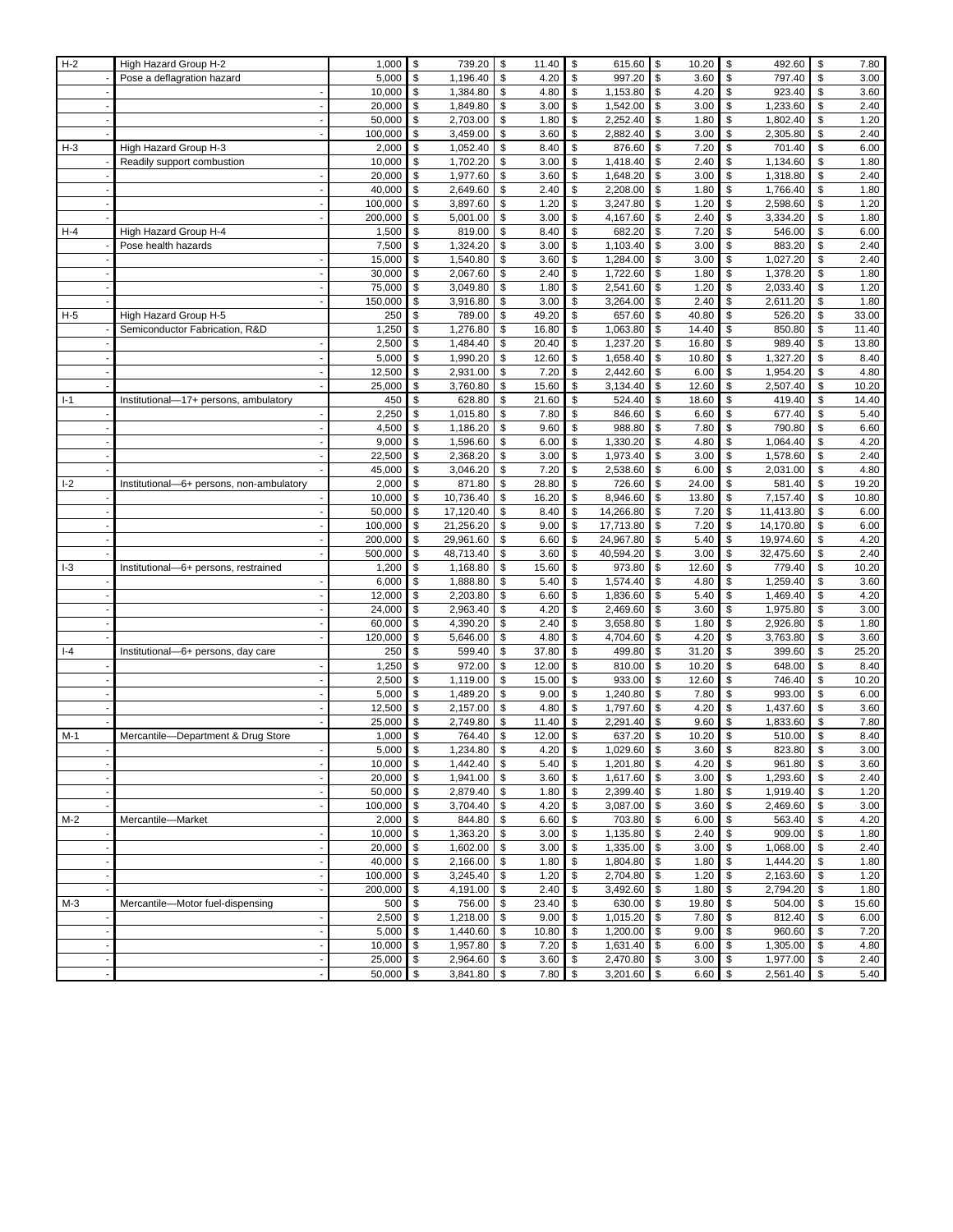| $M-4$  | Mercantile-Retail or wholesale store       | 7,500              | \$       | 1,594.20               | \$       | 3.60          | \$       | 1,328.40              | \$<br>3.00               | \$       | 1,062.60               | \$       | 2.40         |
|--------|--------------------------------------------|--------------------|----------|------------------------|----------|---------------|----------|-----------------------|--------------------------|----------|------------------------|----------|--------------|
|        |                                            | 37,500             | \$       | 2,565.00               | \$       | 1.80          | \$       | 2,137.20              | \$<br>1.20               | \$       | 1,710.00               | \$       | 1.20         |
|        |                                            | 75,000             | \$       | 3,056.40               | \$       | 1.80          | \$       | 2,547.00              | \$<br>1.80               | \$       | 2,037.60               | \$       | 1.20         |
|        |                                            | 150,000            | \$       | 4,173.60               | \$       | 1.20          | \$       | 3,477.60              | \$<br>1.20               | \$       | 2,782.20               | \$       | 1.20         |
|        |                                            | 375,000            | \$       | 6,390.60               | \$       | 0.60          | \$       | 5,325.60              | \$<br>0.60               | \$       | 4,260.60               | \$       | 0.60         |
|        |                                            | 750,000            | \$       | 8,335.20               | \$       | 1.80          | \$       | 6,946.20              | \$<br>1.20               | \$       | 5,556.60               | \$       | 1.20         |
| $R-1$  | Residential-Transient                      | 6,000              | \$       | 3,786.60               | \$       | 9.60          | \$       | 3,156.00              | \$<br>8.40               | \$       | 2,524.80               | \$       | 6.60         |
|        | Boarding Houses, Hotels, Motels            | 30,000             | \$       | 6,048.60               | \$       | 4.80          | \$       | 5,040.60              | \$<br>4.20               | \$       | 4,032.60               | \$       | 3.60         |
|        |                                            | 60,000             | \$       | 7,456.20               | \$       | 5.40          | \$       | 6,213.60              | \$<br>4.20               | \$       | 4,970.40               | \$       | 3.60         |
|        |                                            | 120,000<br>300,000 | \$<br>\$ | 10,455.60<br>16,830.00 | \$<br>\$ | 3.60          | \$<br>\$ | 8,713.20<br>14,025.00 | \$<br>3.00<br>\$         | \$<br>\$ | 6,970.20               | \$<br>\$ | 3.00<br>1.80 |
|        |                                            | 600,000            | \$       | 22,279.80              | \$       | 1.80<br>4.20  | \$       | 18,567.00             | 1.80<br>\$<br>3.60       | \$       | 11,220.00<br>14,853.60 | \$       | 3.00         |
| $R-2$  | Residential-Permanent, 3+ Dwellings        | 2,000              | \$       | 576.60                 | \$       | 3.00          | \$       | 480.60                | \$<br>2.40               | \$       | 384.60                 | \$       | 1.80         |
|        | Apartment, Dormitory, Timeshare            | 20,000             | \$       | 9,244.80               | \$       | 7.20          | \$       | 7,704.00              | \$<br>6.00               | \$       | 6,163.20               | \$       | 4.80         |
|        |                                            | 100,000            | \$       | 18,294.00              | \$       | 7.80          | \$       | 15,245.40             | \$<br>6.60               | \$       | 12,196.20              | \$       | 5.40         |
|        |                                            | 200,000            | \$       | 25,771.20              | \$       | 6.00          | \$       | 21,475.80             | \$<br>4.80               | \$       | 17,181.00              | \$       | 3.60         |
|        |                                            | 400,000            | \$       | 41,845.20              | \$       | 3.00          | \$       | 34,870.80             | \$<br>2.40               | \$       | 27,897.00              | \$       | 1.80         |
|        |                                            | 1,000,000          | \$       | 55,507.20              | \$       | 6.00          | \$       | 46,255.80             | \$<br>4.80               | \$       | 37,005.00              | \$       | 4.20         |
| $R-3A$ | Dwellings-Custom Homes                     | 500                | \$       | 347.40                 | \$       | 2.40          | \$       | 289.80                | \$<br>1.80               | \$       | 231.60                 | \$       | 1.80         |
|        |                                            | 1,500              | \$       | 583.80                 | \$       | 5.40          | \$       | 486.60                | \$<br>4.20               | \$       | 389.40                 | \$       | 3.60         |
|        |                                            | 2,500              | \$       | 634.20                 | \$       | 9.00          | \$       | 528.60                | \$<br>7.20               | \$       | 423.00                 | \$       | 6.00         |
|        |                                            | 3,500              | \$       | 721.80                 | \$       | 8.40          | \$       | 601.20                | \$<br>7.20               | \$       | 481.20                 | \$       | 6.00         |
|        |                                            | 4,500              | \$       | 801.60                 | \$       | 6.00          | \$       | 667.80                | \$<br>4.80               | \$       | 534.60                 | \$       | 4.20         |
|        |                                            | 6,500              | \$       | 912.00                 | \$       | 3.60          | \$       | 760.20                | \$<br>3.00               | \$       | 608.40                 | \$       | 2.40         |
|        |                                            | 10,000             | \$       | 1,027.20               | \$       | 10.80         | \$       | 855.60                | \$<br>9.00               | \$       | 684.60                 | \$       | 7.20         |
| $R-3B$ | Dwellings-Models, First Master Plan        | 1,500              | \$       | 580.80                 | \$       | 5.40          | \$       | 483.60                | \$<br>4.20               | \$       | 387.00                 | \$       | 3.60         |
|        |                                            | 2,500              | \$       | 631.20                 | \$       | 9.00          | \$       | 525.60                | \$<br>7.20               | \$       | 420.60                 | \$       | 6.00         |
|        |                                            | 3,500              | \$       | 717.00                 | \$       | 8.40          | \$       | 597.60                | \$<br>7.20               | \$       | 478.20                 | \$       | 6.00         |
|        |                                            | 4,500              | \$       | 797.40                 | \$       | 6.00          | \$       | 664.20                | \$<br>4.80               | \$       | 531.60                 | \$       | 4.20         |
|        |                                            | 6,500<br>10,000    | \$<br>\$ | 907.20<br>1,021.20     | \$<br>\$ | 3.60<br>10.20 | \$<br>\$ | 756.00<br>850.80      | \$<br>3.00<br>\$<br>8.40 | \$<br>\$ | 604.80<br>680.40       | \$<br>\$ | 2.40<br>7.20 |
| $R-3C$ | Dwellings-Production Phase                 | 1,500              | \$       | 523.80                 | \$       | 4.80          | \$       | 436.20                | \$<br>4.20               | \$       | 349.20                 | \$       | 3.60         |
|        | of Master Plan (repeats)                   | 2,500              | \$       | 571.80                 | \$       | 9.00          | \$       | 476.40                | \$<br>7.20               | \$       | 381.00                 | \$       | 6.00         |
|        |                                            | 3,500              | \$       | 657.60                 | \$       | 6.00          | \$       | 547.80                | \$<br>5.40               | \$       | 438.60                 | \$       | 4.20         |
|        |                                            | 4,500              | \$       | 715.80                 | \$       | 5.40          | \$       | 597.00                | \$<br>4.80               | \$       | 477.60                 | \$       | 3.60         |
|        |                                            | 6,500              | \$       | 820.20                 | \$       | 3.60          | \$       | 683.40                | \$<br>3.00               | \$       | 547.20                 | \$       | 2.40         |
|        |                                            | 10,000             | \$       | 931.80                 | \$       | 9.60          | \$       | 776.40                | \$<br>7.80               | \$       | 621.00                 | \$       | 6.60         |
| $R-3D$ | Dwellings Accessory Structure - Shed,      | 250                |          |                        |          |               |          |                       |                          |          |                        |          |              |
|        | Deck, Gazebo, Pergola                      | 1,250              |          |                        |          |               |          |                       |                          |          |                        |          |              |
|        |                                            | 2,500              |          |                        |          |               |          |                       |                          |          |                        |          |              |
|        |                                            | 5,000              |          |                        |          |               |          |                       |                          |          |                        |          |              |
|        |                                            | 12,500             |          |                        |          |               |          |                       |                          |          |                        |          |              |
|        |                                            | 25,000             |          |                        |          |               |          |                       |                          |          |                        |          |              |
| $R-4$  | Residential-Assisted Living (6-16 persons) | 500                | \$<br>\$ | 604.80                 | \$<br>\$ | 19.20         | \$       | 504.00<br>817.20      | \$<br>15.60              | \$       | 403.20                 | \$       | 12.60        |
|        |                                            | 2,500<br>5,000     | \$       | 980.40<br>1,126.20     | \$       | 6.00<br>7.80  | \$<br>\$ | 939.00                | \$<br>5.40<br>\$<br>6.60 | \$<br>\$ | 654.00<br>751.20       | \$<br>\$ | 4.20<br>5.40 |
|        |                                            | 10,000             | \$       | 1,495.80               | \$       | 4.80          | \$       | 1,246.20              | \$<br>4.20               | \$       | 997.20                 | \$       | 3.00         |
|        |                                            | 25,000             | \$       | 2,155.80               | \$       | 3.00          | \$       | 1,796.40              | \$<br>2.40               | \$       | 1,437.00               | \$       | 1.80         |
|        |                                            | 50,000             | \$       | 2,744.40               | \$       | 6.00          | \$       | 2,287.20              | \$<br>4.80               | \$       | 1,830.00               | \$       | 4.20         |
| $S-1A$ | Storage-Moderate Hazard                    | 5,000              | \$       | 753.00                 | \$       | 2.40          | \$       | 627.60                | \$<br>2.40               | \$       | 501.60                 | \$       | 1.80         |
|        |                                            | 25,000             | \$       | 1,218.00               | \$       | 1.20          | \$       | $1,014.60$ \$         | 1.20                     | \$       | 811.80                 | \$       | 0.60         |
|        |                                            | 50,000             | \$       | 1,415.40               | \$       | 1.20          | \$       | 1,179.60              | $1.20$ \$<br>\$          |          | 943.80                 | \$       | 1.20         |
|        |                                            | 100,000            | \$       | 1,897.20               | \$       | 0.60          | \$       | 1,581.00              | $0.60$ \$<br>\$          |          | 1,264.80               | \$       | 0.60         |
|        |                                            | 250,000            | \$       | 2,791.20               | \$       | 0.60          | \$       | 2,326.20              | $0.60$ \$<br>\$          |          | 1,860.60               | \$       | 0.60         |
|        |                                            | 500,000            | \$       | 3,581.40               | \$       | 1.20          | \$       | 2,984.40              | \$<br>0.60               | \$       | 2,387.40               | \$       | 0.60         |
| $S-1B$ | Storage-Moderate Hazard, Repair Garage     | 500                | \$       | 468.60                 | \$       | 15.00         | \$       | 390.60                | \$<br>$12.60$ \$         |          | 312.60                 | \$       | 10.20        |
|        | Motor Vehicles (not High Hazard)           | 2,500              | \$       | 759.00                 | \$       | 4.80          | \$       | 632.40                | \$<br>4.20               | \$       | 505.80                 | \$       | 3.60         |
|        |                                            | 5,000              | \$       | 876.00                 | \$       | 6.00          | \$       | 730.20                | \$<br>5.40               | \$       | 584.40                 | \$       | 4.20         |
|        |                                            | 10,000             | \$       | 1,168.20               | \$       | 3.60          | \$       | 973.20                | \$<br>3.00               | \$       | 778.80                 | \$       | 3.00         |
|        |                                            | 25,000             | \$       | 1,698.60               | \$       | 2.40          | \$       | 1,415.40              | $1.80$ \$<br>\$          |          | 1,132.80               | \$       | 1.80         |
|        |                                            | 50,000             | \$       | 2,168.40               | \$       | 4.80          | \$<br>\$ | 1,807.20<br>1,151.40  | 4.20<br>\$               | \$       | 1,446.00               | \$       | 3.00         |
| $S-2A$ | Storage-Low Hazard                         | 14,500<br>72,500   | \$<br>\$ | 1,381.80<br>2,220.00   | \$<br>\$ | 1.80<br>0.60  | \$       | 1,849.80              | \$<br>1.80<br>0.60<br>\$ | \$<br>\$ | 921.00<br>1,479.60     | \$<br>\$ | 1.20<br>0.60 |
|        |                                            | 145,000            | \$       | 2,664.60               | \$       | 1.20          | \$       | 2,220.60              | \$<br>$0.60$ \$          |          | 1,776.60               | \$       | $0.60\,$     |
|        |                                            | 290,000            | \$       | 3,661.20               | \$       | 0.60          | \$       | 3,051.00              | 0.60<br>\$               | \$       | 2,440.80               | \$       | 0.60         |
|        |                                            | 725,000            | \$       | 5,672.40               | \$       | 0.60          | \$       | 4,727.40              | $0.60$ \$<br>\$          |          | 3,781.80               | \$       | 0.60         |
|        |                                            | 1,450,000          | \$       | 7,391.40               | \$       | 0.60          | \$       | 6,159.60              | 0.60<br>\$               | \$       | 4,927.80               | \$       | 0.60         |
|        |                                            |                    |          |                        |          |               |          |                       |                          |          |                        |          |              |